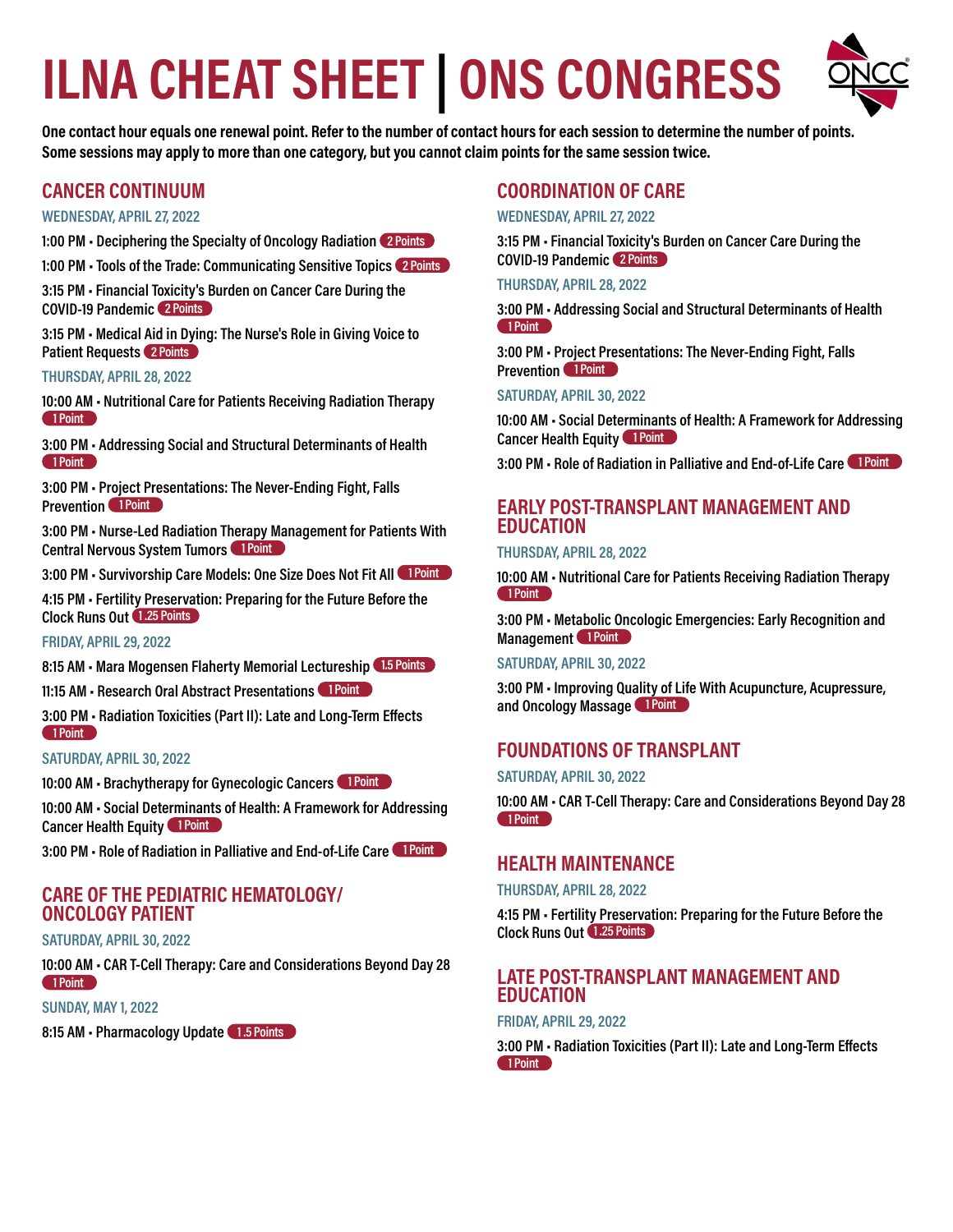# **ONCOLOGIC EMERGENCIES**

#### **WEDNESDAY, APRIL 27, 2022**

**3:15 PM • Complex Cases and Acute Management of Emergent Complications in Cancer Care 2 Points**

**THURSDAY, APRIL 28, 2022**

**3:00 PM • Metabolic Oncologic Emergencies: Early Recognition and Management** 1 Point

**3:00 PM • Nurse-Led Radiation Therapy Management for Patients With Central Nervous System Tumors 1 Point** 

**FRIDAY, APRIL 29, 2022**

10:00 AM · Radiation Toxicities (Part I): Acute Side Effects 1 Point

**SATURDAY, APRIL 30, 2022**

**10:00 AM • CAR T-Cell Therapy: Care and Considerations Beyond Day 28 1 Point**

# **ONCOLOGY NURSING PRACTICE**

#### **WEDNESDAY, APRIL 27, 2022**

**1:00 PM • Deciphering the Specialty of Oncology Radiation 2 Points**

**1:00 PM • Precision Health: Progress and Pitfalls for Improving Person-Centered Care in Symptom Science 2 Points**

**1:00 PM • Tools of the Trade: Communicating Sensitive Topics 2 Points**

**3:15 PM • Medical Aid in Dying: The Nurse's Role in Giving Voice to Patient Requests 2 Points**

**3:15 PM • Financial Toxicity's Burden on Cancer Care During the COVID-19 Pandemic 2 Points**

#### **THURSDAY, APRIL 28, 2022**

**8:15 AM • Opening Ceremony and Keynote Address 1.5 Points**

**10:00 AM • Best of Oral Abstracts: Advanced Practice 1 Point**

**10:00 AM • Best of Oral Abstracts: Clinical Practice 1 Point**

**10:00 AM • Best of Oral Abstracts: Leadership/Management/Education 1 Point**

**10:00 AM · Best of Oral Abstracts: Quality Improvement 1 Point** 

10:00 AM · Capture Your Audience With Innovative Education 1 Point

**10:00 AM • Implementation Science: Bridging Research and Clinical Practice** 1 Point

**10:00 AM • Making the Case for DNP and PhD Collaboration 1 Point**

**11:15 AM • Best of Oral Abstracts: Research 1 Point**

**1:45 PM • Research Grant Funding Panel: Current Opportunities and Strategies for Successful Applications 1 Point** 

**3:00 PM • Addressing Social and Structural Determinants of Health 1 Point**

**3:00 PM • Mentorship and Career Development for Oncology Nurse**  Leaders 1 Point

**3:00 PM • Nurse-Led Radiation Therapy Management for Patients With Central Nervous System Tumors 1 Point** 

**3:00 PM • Project Presentations: Developing New Oncology Nurses 1 Point**

**3:00 PM • Project Presentations: Prevention of Treatment Toxicities 1 Point**

**3:00 PM • Project Presentations: Various Roles of the APN 1 Point**

#### **FRIDAY, APRIL 29, 2022**

**6:00 AM • ONCC Recognition Breakfast for Oncology Certified Nurses 1 Point**

**8:15 AM • Mara Mogensen Flaherty Memorial Lectureship 1.5 Points**

**10:00 AM • Ambulatory Float Pool and Competency Development for Oncology Nurses** 1 Point

**10:00 AM • APRN Led Clinics: Optimizing Patient Care Outside of the Hospital** 1 Point

**10:00 AM • Enhancing Evidence-Based Practice for Direct Care Nurses 1 Point**

**10:00 AM • Project Presentations: APN Supporting Staff and Patients 1 Point**

**10:00 AM • Project Presentations: Improving Patient Outcomes through Care Delivery 1 Point** 

**10:00 AM • Project Presentations: Management of Complex Scenarios 1 Point**

**10:00 AM • Project Presentations: Updates in CLABSI Reduction 1 Point**

**11:15 AM • Research Oral Abstract Presentations 1 Point**

**1:45 PM • Research Abstract Critique 1 Point**

**3:00 PM • Demystifying Cooperative Groups 1 Point** 

**3:00 PM • Enhancing Nurse Well-Being by Promoting and Fostering Vicarious Resiliency 1 Point** 

**3:00 PM • Oncology Program Accreditation: Beyond Limits 1 Point**

**3:00 PM • Project Presentations: Improving Care in the Ambulatory**  Setting 1 Point

**3:00 PM • Project Presentations: Innovations for Improving Practice 1 Point**

**3:00 PM • Project Presentations: Late-Breaking Advanced Practice 1 Point**

**3:00 PM • Project Presentations: Tools to Standardize Education for Practice 1 Point** 

**3:00 PM • Shaping Excellence Through Advanced Practice Onboarding 1 Point**

**4:15 PM • Improving Quality Care for the LGBTQIA+ Community: Exploring the Lived Experience 1.25 Points**

**SATURDAY, APRIL 30, 2022**

**8:15 AM • ONS Distinguished Nurse Researcher Award Lectureship 1.5 Points**

**10:00 AM • Brachytherapy for Gynecologic Cancers 1 Point**

**10:00 AM • Certification Pearls: Preparation, Virtual Review Courses, and Test Strategies** 1 Point

**10:00 AM • Establish a Culture of Safety in Oncology Nursing Practice 1 Point**

**10:00 AM • Ethical Considerations in the Changing Landscape of Oncology Research 1 Point** 

**10:00 AM • Project Presentations: Developing the Oncology Nurse 1 Point**

**10:00 AM • Project Presentations: Enhancing the Role of the Nurse 1 Point**

**11:15 AM • Victoria Mock New Investigator Award 1 Point**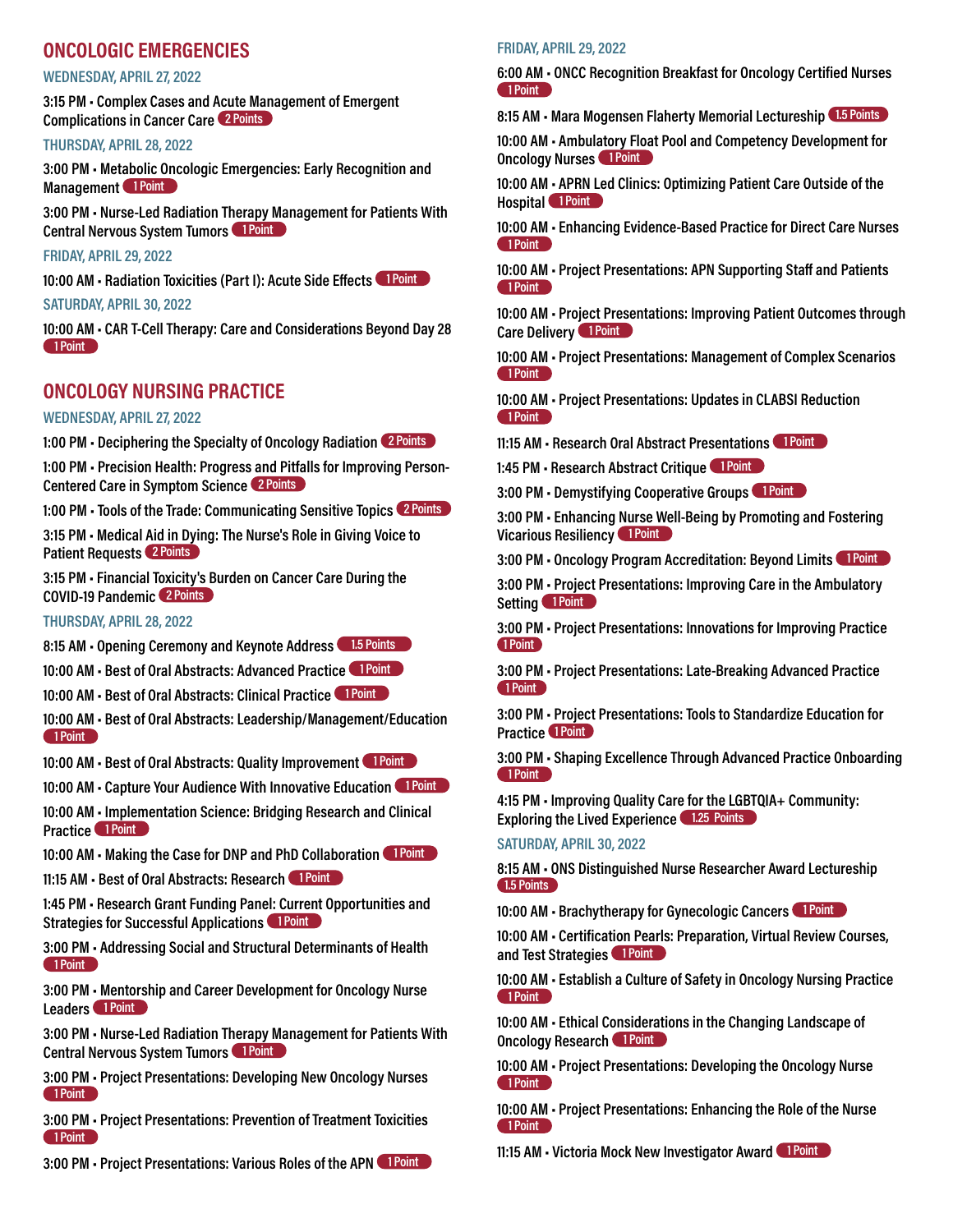# **ONCOLOGY NURSING PRACTICE**

#### **SATURDAY, APRIL 30, 2022**

**1:45 PM • ONS Distinguished Researchers and Victoria Mock New Investigators: A Panel Discussion 1 Point** 

**3:00 PM • Innovative Solutions to Sustain Nursing Research During a Pandemic 1 Point** 

**3:00 PM • Mission Possible: Enhancing Oncology Nurse Recruitment and Retention 1 Point**

**3:00 PM • Patient-Reported Outcomes to Improve Clinical Care and the Patient Experience 1 Point** 

**3:00 PM • Project Presentations: Late-Breaking Clinical Practice 1 Point**

**3:00 PM • Project Presentations: Late-Breaking Leadership/ Management/Education 1 Point** 

**3:00 PM • Project Presentations: Late-Breaking Quality Improvement 1 Point**

**4:15 PM • AACR/ONS Bench to Bedside: Personalized Cancer Vaccines: Antigen Selection and Translation into the Clinic 1.25 Points**

#### **SUNDAY, MAY 1, 2022**

**10:00 AM • COVID-19: The Impact on Cancer Care 1.5 Points**

# **PROFESSIONAL PRACTICE**

#### **WEDNESDAY, APRIL 27, 2022**

**1:00 PM • Deciphering the Specialty of Oncology Radiation 2 Points**

**1:00 PM • Precision Health: Progress and Pitfalls for Improving Person-Centered Care in Symptom Science 2 Points**

**1:00 PM • Tools of the Trade: Communicating Sensitive Topics 2 Points**

**3:15 PM • Financial Toxicity's Burden on Cancer Care During the COVID-19 Pandemic 2 Points**

**3:15 PM • Medical Aid in Dying: The Nurse's Role in Giving Voice to Patient Requests 2 Points**

#### **THURSDAY, APRIL 28, 2022**

**8:15 AM • Opening Ceremony and Keynote Address 1.5 Points**

**10:00 AM • Best of Oral Abstracts: Advanced Practice 1 Point**

**10:00 AM • Best of Oral Abstracts: Clinical Practice 1 Point**

**10:00 AM • Best of Oral Abstracts: Leadership/Management/Education 1 Point**

**10:00 AM • Best of Oral Abstracts: Quality Improvement 1 Point** 

10:00 AM · Capture Your Audience With Innovative Education 1 Point

**10:00 AM • Implementation Science: Bridging Research and Clinical Practice** 1 Point

10:00 AM • Making the Case for DNP and PhD Collaboration **1 Point** 

**11:15 AM • Best of Oral Abstracts: Research 1 Point**

**1:45 PM • Research Grant Funding Panel: Current Opportunities and Strategies for Successful Applications 1 Point** 

**3:00 PM • Addressing Social and Structural Determinants of Health 1 Point**

**3:00 PM • Mentorship and Career Development for Oncology Nurse**  Leaders 1 Point

**3:00 PM • Nurse-Led Radiation Therapy Management for Patients With Central Nervous System Tumors 1 Point** 

**3:00 PM • Project Presentations: Developing New Oncology Nurses 1 Point**

**3:00 PM • Project Presentations: Prevention of Treatment Toxicities 1 Point**

**3:00 PM • Project Presentations: Various Roles of the APN 1 Point FRIDAY, APRIL 29, 2022**

**6:00 AM • ONCC Recognition Breakfast for Oncology Certified Nurses 1 Point**

**8:15 AM • Mara Mogensen Flaherty Memorial Lectureship 1.5 Points**

**10:00 AM • Ambulatory Float Pool and Competency Development for Oncology Nurses** 1 Point

**10:00 AM • APRN Led Clinics: Optimizing Patient Care Outside of the Hospital** 1 Point

**10:00 AM • Enhancing Evidence-Based Practice for Direct Care Nurses 1 Point**

**10:00 AM • Project Presentations: APN Supporting Staff and Patients 1 Point**

**10:00 AM • Project Presentations: Improving Patient Outcomes through Care Delivery 1 Point** 

**10:00 AM • Project Presentations: Management of Complex Scenarios 1 Point**

**10:00 AM • Project Presentations: Updates in CLABSI Reduction 1 Point**

**11:15 AM • Research Oral Abstract Presentations 1 Point**

**1:45 PM • Research Abstract Critique 1 Point**

**3:00 PM • Demystifying Cooperative Groups 1 Point**

**3:00 PM • Enhancing Nurse Well-Being by Promoting and Fostering Vicarious Resiliency** 1 Point

**3:00 PM • Oncology Program Accreditation: Beyond Limits 1 Point**

**3:00 PM • Project Presentations: Improving Care in the Ambulatory**  Setting 1 Point

**3:00 PM • Project Presentations: Innovations for Improving Practice 1 Point**

**3:00 PM • Project Presentations: Late-Breaking Advanced Practice 1 Point**

**3:00 PM • Project Presentations: Tools to Standardize Education for Practice 1 Point** 

**3:00 PM • Shaping Excellence Through Advanced Practice Onboarding 1 Point**

**4:15 PM • Improving Quality Care for the LGBTQIA+ Community: Exploring the Lived Experience 1.25 Points**

#### **SATURDAY, APRIL 30, 2022**

**1:45 PM • ONS Distinguished Researchers and Victoria Mock New Investigators: A Panel Discussion 1 Point** 

**10:00 AM • Brachytherapy for Gynecologic Cancers 1 Point**

**10:00 AM • Certification Pearls: Preparation, Virtual Review Courses, and Test Strategies** 1 Point

**10:00 AM • Establish a Culture of Safety in Oncology Nursing Practice 1 Point**

**10:00 AM • Ethical Considerations in the Changing Landscape of Oncology Research 1 Point**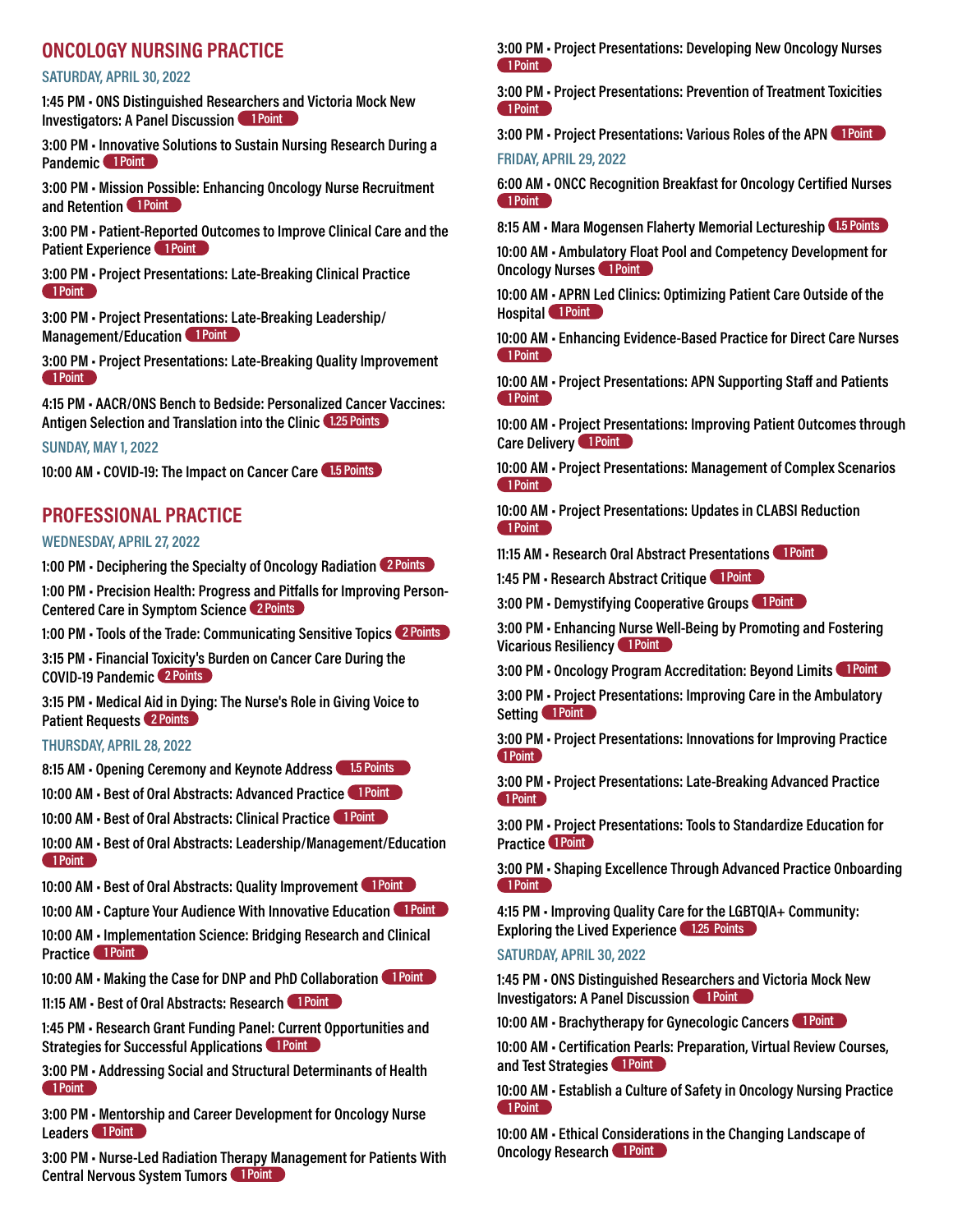**10:00 AM • Project Presentations: Developing the Oncology Nurse 1 Point**

**10:00 AM • Project Presentations: Enhancing the Role of the Nurse 1 Point**

**11:15 AM • Victoria Mock New Investigator Award 1 Point**

**1:45 PM • ONS Distinguished Researchers and Victoria Mock New Investigators: A Panel Discussion 1 Point** 

**3:00 PM • Innovative Solutions to Sustain Nursing Research During a Pandemic** 1 Point

**3:00 PM • Mission Possible: Enhancing Oncology Nurse Recruitment and Retention 1 Point** 

**3:00 PM • Patient-Reported Outcomes to Improve Clinical Care and the Patient Experience** 1 Point

**3:00 PM • Project Presentations: Late-Breaking Clinical Practice 1 Point**

**3:00 PM • Project Presentations: Late-Breaking Leadership/ Management/Education 1 Point** 

**3:00 PM • Project Presentations: Late-Breaking Quality Improvement 1 Point**

**4:15 PM • AACR/ONS Bench to Bedside: Personalized Cancer Vaccines: Antigen Selection and Translation into the Clinic 1.25 Points**

**SUNDAY, MAY 1, 2022**

**10:00 AM • COVID-19: The Impact on Cancer Care 1.5 Points**

# **PSYCHOSOCIAL**

#### **WEDNESDAY, APRIL 27, 2022**

**1:00 PM • Deciphering the Specialty of Oncology Radiation 2 Points**

**1:00 PM • Tools of the Trade: Communicating Sensitive Topics 2 Points**

**3:15 PM • Financial Toxicity's Burden on Cancer Care During the COVID-19 Pandemic 2 Points**

**3:15 PM • Medical Aid in Dying: The Nurse's Role in Giving Voice to Patient Requests 2 Points**

#### **THURSDAY, APRIL 28, 2022**

**3:00 PM • Addressing Social and Structural Determinants of Health 1 Point**

**4:15 PM • Fertility Preservation: Preparing for the Future Before the Clock Runs Out 1.25 Points**

#### **FRIDAY, APRIL 29, 2022**

8:15 AM • Mara Mogensen Flaherty Memorial Lectureship 1 Point

**11:15 AM • Research Oral Abstract Presentations 1 Point**

**3:00 PM • Enhancing Nurse Well-Being by Promoting and Fostering Vicarious Resiliency 1 Point** 

**4:15 PM • Improving Quality Care for the LGBTQIA+ Community: Exploring the Lived Experience 1.25 Points**

#### **SATURDAY, APRIL 30, 2022**

**10:00 AM • Brachytherapy for Gynecologic Cancers 1 Point**

**10:00 AM • Social Determinants of Health: A Framework for Addressing Cancer Health Equity 1 Point** 

#### **QUALITY OF LIFE**

#### **WEDNESDAY, APRIL 27, 2022**

**1:00 PM • Deciphering the Specialty of Oncology Radiation 2 Points**

**1:00 PM • Tools of the Trade: Communicating Sensitive Topics 2 Points**

**3:15 PM • Financial Toxicity's Burden on Cancer Care During the COVID-19 Pandemic 2 Points**

**3:15 PM • Medical Aid in Dying: The Nurse's Role in Giving Voice to Patient Requests 2 Points**

#### **THURSDAY, APRIL 28, 2022**

**10:00 AM • Nutritional Care for Patients Receiving Radiation Therapy 1 Point**

**3:00 PM • Addressing Social and Structural Determinants of Health 1 Point**

**3:00 PM • Project Presentations: The Never-Ending Fight, Falls Prevention** 1 Point

**4:15 PM • Fertility Preservation: Preparing for the Future Before the Clock Runs Out 1.25 Points**

#### **FRIDAY, APRIL 29, 2022**

8:15 AM · Mara Mogensen Flaherty Memorial Lectureship 1 Point

**11:15 AM • Research Oral Abstract Presentations 1 Point**

**3:00 PM • Radiation Toxicities (Part II): Late and Long-Term Effects 1 Point**

#### **SATURDAY, APRIL 30, 2022**

**10:00 AM • CAR T-Cell Therapy: Care and Considerations Beyond Day 28 1 Point**

**10:00 AM • Social Determinants of Health: A Framework for Addressing Cancer Health Equity 1 Point** 

**3:00 PM • Role of Radiation in Palliative and End-of-Life Care 1 Point**

# **ROLES OF THE APRN**

#### **WEDNESDAY, APRIL 27, 2022**

**1:00 PM • Deciphering the Specialty of Oncology Radiation 2 Points**

**1:00 PM • Tools of the Trade: Communicating Sensitive Topics 2 Points**

**1:00 PM • Precision Health: Progress and Pitfalls for Improving Person-Centered Care in Symptom Science 2 Points**

**3:15 PM • Medical Aid in Dying: The Nurse's Role in Giving Voice to Patient Requests 2 Points**

#### **THURSDAY, APRIL 28, 2022**

**10:00 AM • Best of Oral Abstracts: Advanced Practice 1 Point**

**10:00 AM • Best of Oral Abstracts: Clinical Practice 1 Point**

**10:00 AM • Best of Oral Abstracts: Leadership/Management/Education 1 Point**

10:00 AM · Best of Oral Abstracts: Quality Improvement 1 Point

10:00 AM • Capture Your Audience With Innovative Education 1 Point

**10:00 AM • Implementation Science: Bridging Research and Clinical Practice** 1 Point

10:00 AM · Making the Case for DNP and PhD Collaboration 1 Point

**11:15 AM • Best of Oral Abstracts: Research 1 Point**

**1:45 PM • Research Grant Funding Panel: Current Opportunities and Strategies for Successful Applications 1 Point**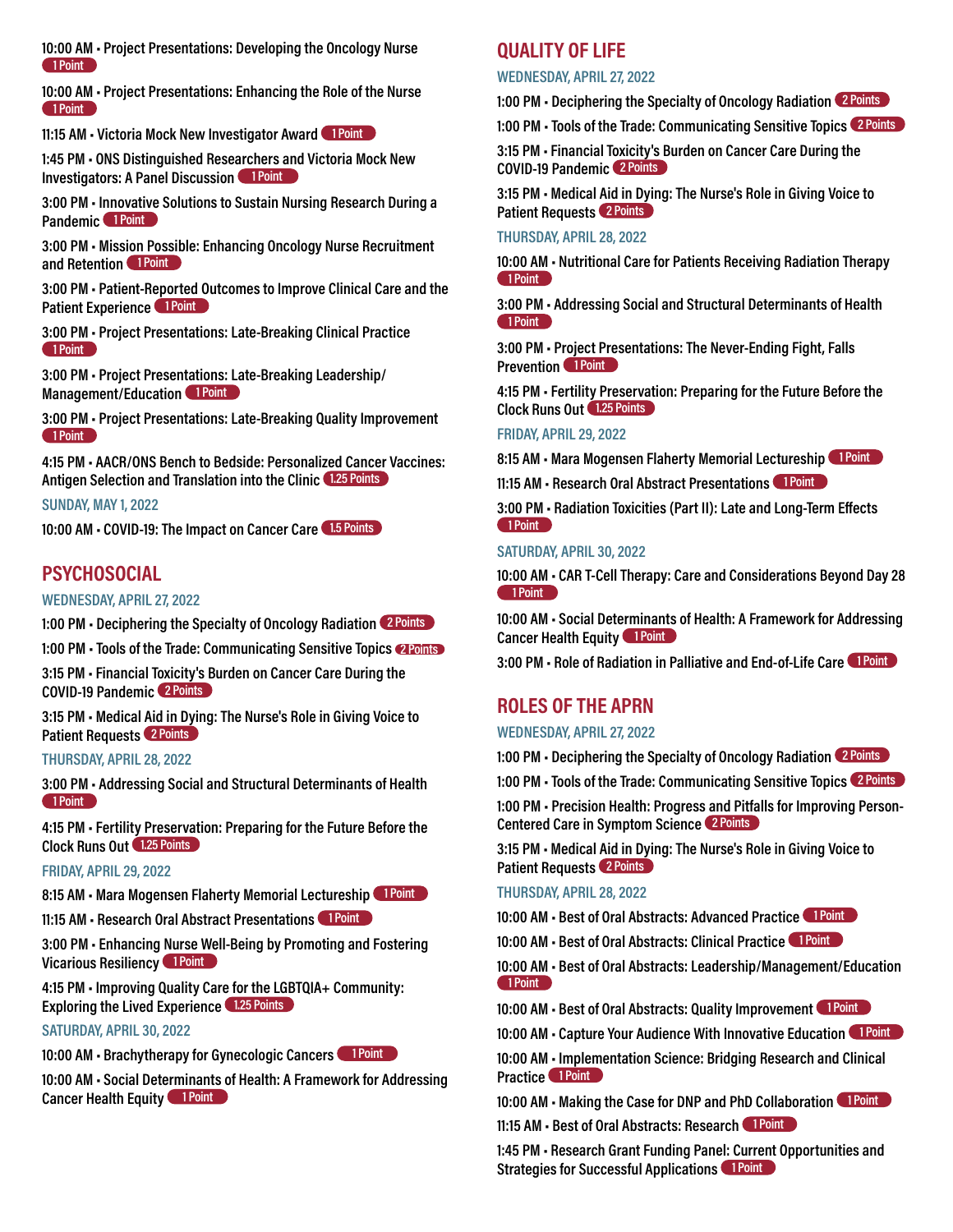**3:00 PM • Addressing Social and Structural Determinants of Health 1 Point**

**3:00 PM • Mentorship and Career Development for Oncology Nurse**  Leaders 1 Point

**3:00 PM • Project Presentations: Developing New Oncology Nurses 1 Point**

**3:00 PM • Project Presentations: Prevention of Treatment Toxicities 1 Point**

**3:00 PM • Project Presentations: The Never-Ending Fight, Falls Prevention** 1 Point

**3:00 PM • Project Presentations: Various Roles of the APN 1 Point**

**3:00 PM • Survivorship Care Models: One Size Does Not Fit All 1 Point** 

#### **FRIDAY, APRIL 29, 2022**

**10:00 AM • Ambulatory Float Pool and Competency Development for Oncology Nurses** 1 Point

**10:00 AM • APRN Led Clinics: Optimizing Patient Care Outside of the Hospital** 1 Point

**10:00 AM • Enhancing Evidence-Based Practice for Direct Care Nurses 1 Point**

**10:00 AM • Project Presentations: APN Supporting Staff and Patients 1 Point**

**10:00 AM • Project Presentations: Improving Patient Outcomes through Care Delivery 1 Point** 

**10:00 AM • Project Presentations: Management of Complex Scenarios 1 Point**

1:45 PM · Demystifying Cooperative Groups 1 Point

**3:00 PM • Enhancing Nurse Well-Being by Promoting and Fostering Vicarious Resiliency 1 Point**

**3:00 PM • Oncology Program Accreditation: Beyond Limits 1 Point**

**3:00 PM • Project Presentations: Innovations for Improving Practice 1 Point**

**3:00 PM • Project Presentations: Late-Breaking Advanced Practice 1 Point**

**3:00 PM • Project Presentations: Tools to Standardize Education for Practice 1 Point**

**3:00 PM • Shaping Excellence Through Advanced Practice Onboarding 1 Point**

**4:15 PM • Improving Quality Care for the LGBTQIA+ Community: Exploring the Lived Experience 1.25 Points**

#### **SATURDAY, APRIL 30, 2022**

**10:00 AM • Social Determinants of Health: A Framework for Addressing Cancer Health Equity 1 Point** 

**10:00 AM • Ethical Considerations in the Changing Landscape of Oncology Research 1 Point** 

**11:15 AM • Victoria Mock New Investigator Award 1 Point** 

**1:45 PM • ONS Distinguished Researchers and Victoria Mock New Investigators: A Panel Discussion 1 Point** 

**3:00 PM • Mission Possible: Enhancing Oncology Nurse Recruitment and Retention 1 Point**

**3:00 PM • Patient-Reported Outcomes to Improve Clinical Care and the Patient Experience 1 Point** 

#### **SUNDAY, MAY 1, 2022**

#### **SURVIVORSHIP**

#### **WEDNESDAY, APRIL 27, 2022**

**1:00 PM • Tools of the Trade: Communicating Sensitive Topics 2 Points**

**3:15 PM • Financial Toxicity's Burden on Cancer Care During the COVID-19 Pandemic 2 Points**

#### **THURSDAY, APRIL 28, 2022**

**3:00 PM • Project Presentations: The Never-Ending Fight, Falls Prevention 1 Point** 

**3:00 PM • Survivorship Care Models: One Size Does Not Fit All 1 Point**

**4:15 PM • Fertility Preservation: Preparing for the Future Before the Clock Runs Out 1.25 Points**

#### **FRIDAY, APRIL 29, 2022**

**3:00 PM • Radiation Toxicities (Part II): Late and Long-Term Effects 1 Point**

#### **SATURDAY, APRIL 30, 2022**

**10:00 AM • CAR T-Cell Therapy: Care and Considerations Beyond Day 28 1 Point**

#### **SYMPTOM MANAGEMENT**

#### **WEDNESDAY, APRIL 27, 2022**

**1:00 PM • Tools of the Trade: Communicating Sensitive Topics 2 Points**

**3:15 PM • Complex Cases and Acute Management of Emergent Complications in Cancer Care 2 Points**

**3:15 PM • Medical Aid in Dying: The Nurse's Role in Giving Voice to Patient Requests 2 Points** 

#### **THURSDAY, APRIL 28, 2022**

**10:00 AM • Nutritional Care for Patients Receiving Radiation Therapy 1 Point**

**3:00 PM • Nurse-Led Radiation Therapy Management for Patients With Central Nervous System Tumors 1 Point** 

**3:00 PM • Survivorship Care Models: One Size Does Not Fit All 1 Point** 

**4:15 PM • Fertility Preservation: Preparing for the Future Before the Clock Runs Out 1.25 Points**

#### **FRIDAY, APRIL 29, 2022**

**10:00 AM • Radiation Toxicities (Part I): Acute Side Effects 1 Point**

**10:00 AM • Symptom Science: State-of-the-Science 1 Point**

**11:15 AM • Research Oral Abstract Presentations 1 Point**

#### **SATURDAY, APRIL 30, 2022**

**10:00 AM • CAR T-Cell Therapy: Care and Considerations Beyond Day 28 1 Point**

10:00 AM · Brachytherapy for Gynecologic Cancers 1 Point

**3:00 PM • Improving Quality of Life With Acupuncture, Acupressure, and Oncology Massage 1 Point** 

**3:00 PM • Role of Radiation in Palliative and End-of-Life Care 1 Point**